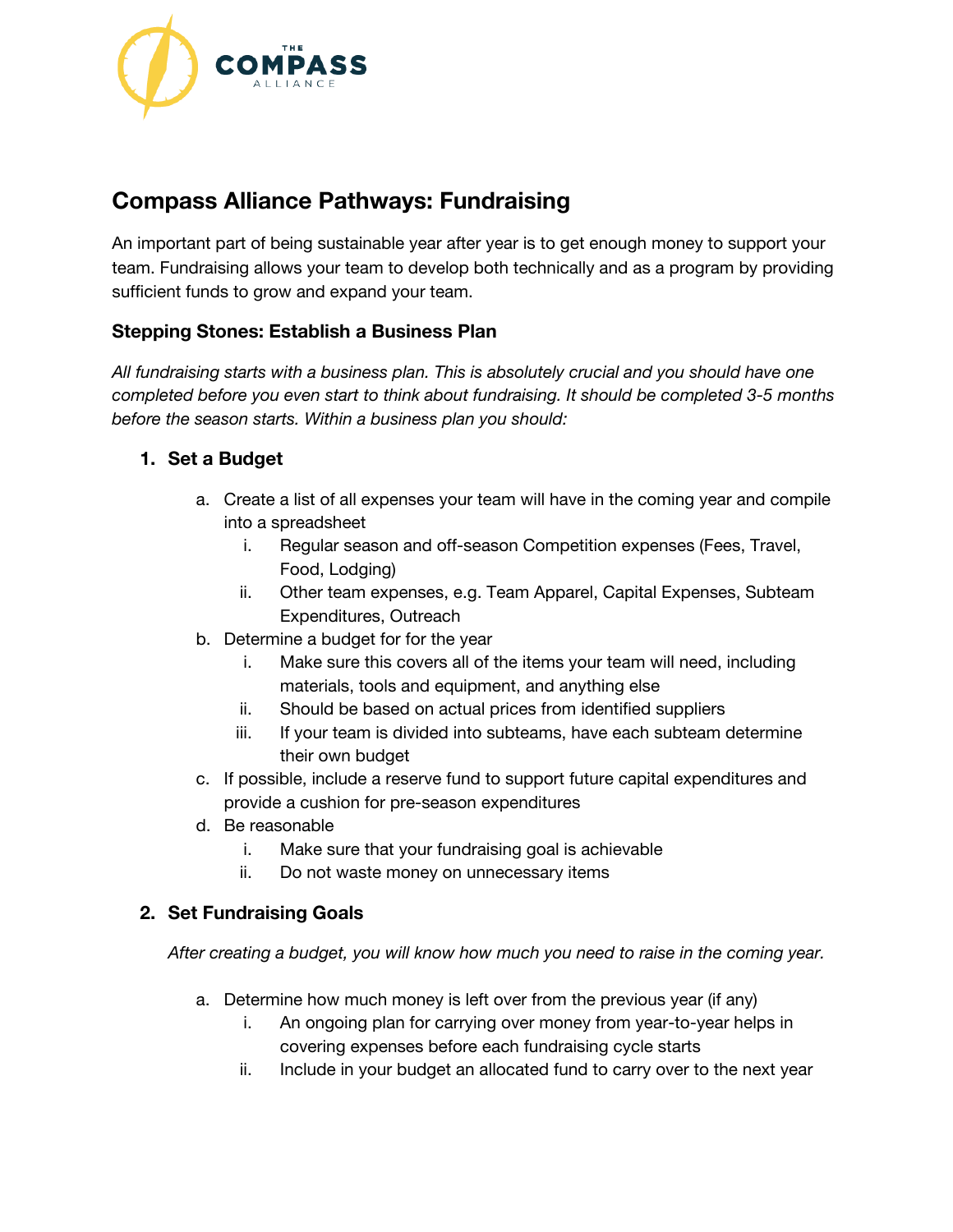

- b. Establish a goal higher than your expenditures so you do not have *just enough* to make it through the year
	- i. Set your target higher than you need so you can make sure you have enough to make it through the year
	- ii. "Shoot for the moon and you will land among the stars"

# **3. Develop a Fundraising Plan**

*Once you have an income and budget, you need identify sources of income.*

- a. Great places to start:
	- i. FIRST [Grants](https://www.firstinspires.org/robotics/frc/grants)
	- ii. Grants for FIRST teams (E.g.  $UTC$ , Qualcomm, [PTC\)](https://www.ptc.com/en/academic-program/k-12-program/students/first)
	- iii. Local Service Clubs (E.g. Rotary Club, Lions Club, AAUW)
	- iv. Local School District
- b. If you are looking for more places for fundraising try:
	- i. Creating an event for parents and solicit donations When parents actually see what teams are doing and the the benefits that your program provides to students, they are more likely to support you and often at a higher level.
	- ii. Local/National Grants Try and focus on grants you know that you qualify for. Generally technical grants are a great place to start, but try and look online for other grants you may qualify for.
	- iii. Sponsorships Companies love to help the community, as it shows they care. Try and focus on local technical businesses or educational institutions, as you already have something in common, but do not be afraid to ask other companies. If you have a personal connection with a company, ask them because they will often be more inclined to donate more.
- c. Try to match your efforts to the expected results
	- i. Bake Sales, Pasta Feeds, Car Washes, and other community events are great ways to fundraise when starting out or if in an area without many sponsorship opportunities.
	- ii. **However,** these are not very sustainable, take a lot of time and effort for a small amount of funding, and can take away from finding some great sponsorship opportunities.
- d. Resources for Grant Writing:
	- i. FIRST Grant [Webinar](https://www.youtube.com/watch?v=K10_1antTw4&list=PLumXeb1tOUyQarhLKOpN5-2pA-seKdDEZ&feature=share&index=11)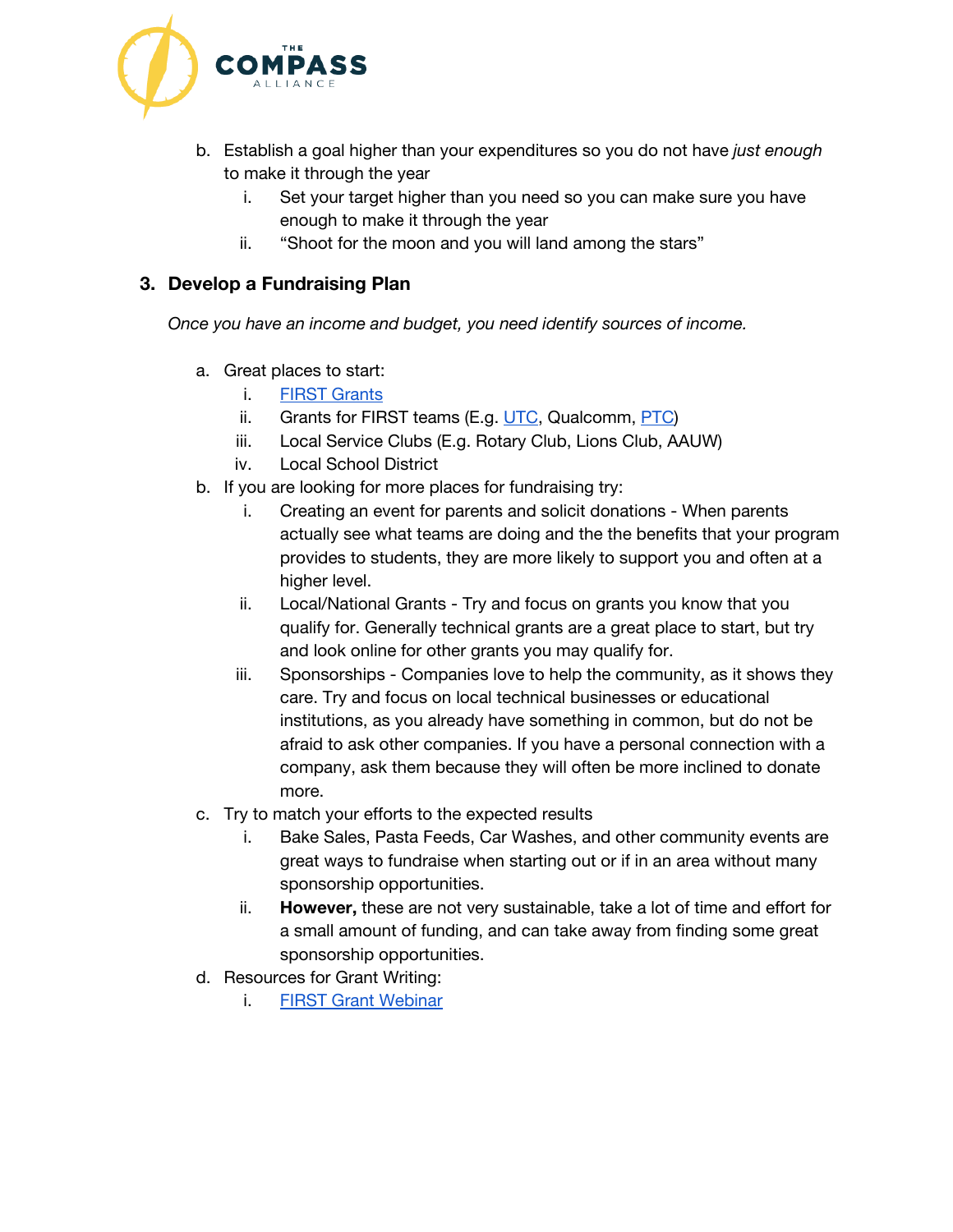

# **Venturing Onwards: Put Yourself Out There!**

*Now that you have created your business plan, it's time to put yourself out there and start raising money! Putting yourself out there with sponsors can be really daunting, but as long as you remember why you love robotics, it can also be really rewarding. Here are some tips to help you start fundraising.*

## **1. Create a Sponsor Information Booklet**

- a. A Sponsor Information Packet or Booklet is a great item to give to a sponsor to tell them all about you and what they mean to you.
- b. In it you want to include information about why they should sponsor you along with general information about the team.
	- i. Goals
	- ii. Mission/Vision
	- iii. What their money will go to
	- iv. What they will receive if they choose to sponsor you
- c. Team [Sponsorship](https://www.firstinspires.org/sites/default/files/uploads/resource_library/fundraising-toolkit/section-3-team-documentation.pdf) Packet Example Template from FIRST

#### **2. Work with a Non-Profit**

- a. It is not required, but it is highly recommended you find a non-profit (501(c)(3)) to accept donations to your team.
	- i. This makes you more appealing many sponsors since all donations become tax-deductible through a 501(c)(3).
	- ii. Gives opportunities for more money through grants. Some grant sources will only fund to a 501(c)(3).
- b. There are many non-profits you will most likely be able to work with.
	- i. *Schools* Schools often have non-profits for sports teams to accept donations, and most are willing to serve as a partner in fundraising and managing donations.
	- ii. *Other local FIRST teams with a 501(c)(3*) Many teams are willing to help out if you need it, so do not be afraid to ask teams in your area if you can work with their non-profit organization.
	- iii. *Other Local Non-Profit Organizations* There may be other educational, STEM-related, or community groups that have non-profit status and may be willing to work with you to accept donations and make them available to your team.

# **3. Apply For Grants**

*Grants can be a great way to support your team, and are offered from a variety of sources to fund teams that meet their criteria.*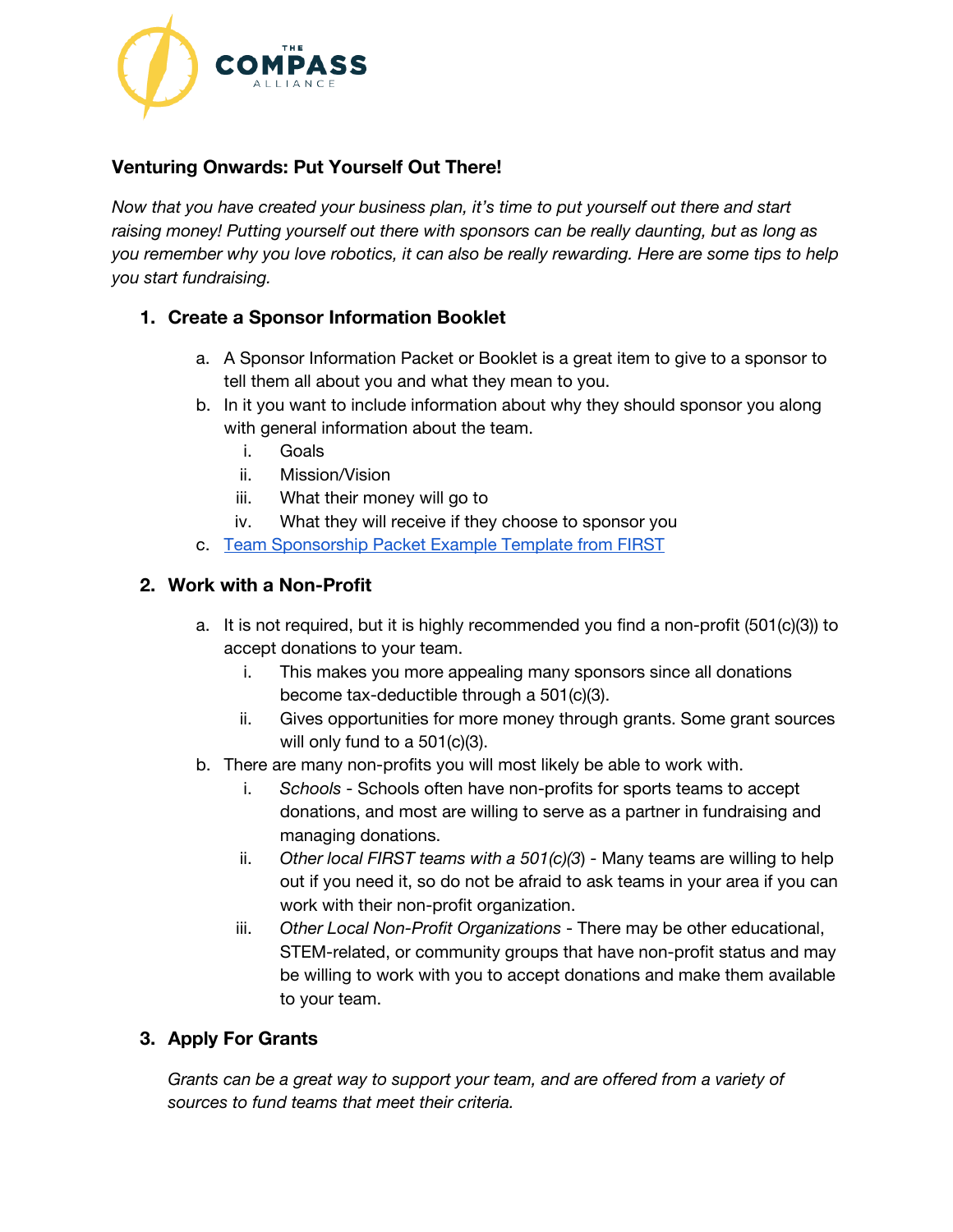

- a. Start Early! Many grants are due in August or September. Begin researching grants throughout the competition season and make a list of the deadlines for the grants you are interested in applying for.
- b. Make Sure You Fit the Grant Guidelines and Requirements
	- i. Many grants have very specific guidelines and requirements. If you do not fit, you will not receive the grant, so try and focus on ones you know you will qualify for.
	- ii. There are a number of grants available specifically for FRC teams. Check out the list on the FIRST [website](https://www.firstinspires.org/robotics/frc/grants) and other grant information on the FIRST website. If you have a local FIRST partner in your area, check in with them for grant assistance as well.
	- iii. Research other grant opportunities for STEM activities, robotics teams, and educational activities online. Many grant opportunities are also available through companies that have an employee involved with the team as a parent or mentor.
- c. Proofread Your Work
	- i. Most grants have applications in which you write a few paragraphs on why your team deserves the grant, so make sure those have been proofread many times so your points are clear and concise.
	- ii. When writing for grants, use the text you've already developed for previously completed award submissions or other team promotional materials. You may already have the information you need to highlight the accomplishments and uniqueness of your team (more on award submissions [here\)](https://drive.google.com/open?id=1pqD8pL48TtDk9ccEvTN6ocyh0k9k3Izv)

# **4. Parent Support**

*Parents can be one your team's biggest financial supporters, not only through direct donations, but also by helping identify sponsors in the community, and getting grants or sponsorships through their workplace.*

- a. Parents love robotics and love your program, so don't be afraid to ask for them to help support your team with a donation.
- b. Hold a Parent Information Night or form a Parent Booster Club
	- i. This is a great way to get parents involved with the team which will make them more inclined to join.
	- ii. Offer up pledge forms for parents who want to support your team and what you stand for.
	- iii. More information on parent booster clubs [here](https://www.firstinspires.org/sites/default/files/uploads/resource_library/fundraising-toolkit/frc-2220-parent-booster-club-white-paper.pdf)
- c. Many parents can contribute to the team through a workplace donation matching program that will match their contribution to the team, or their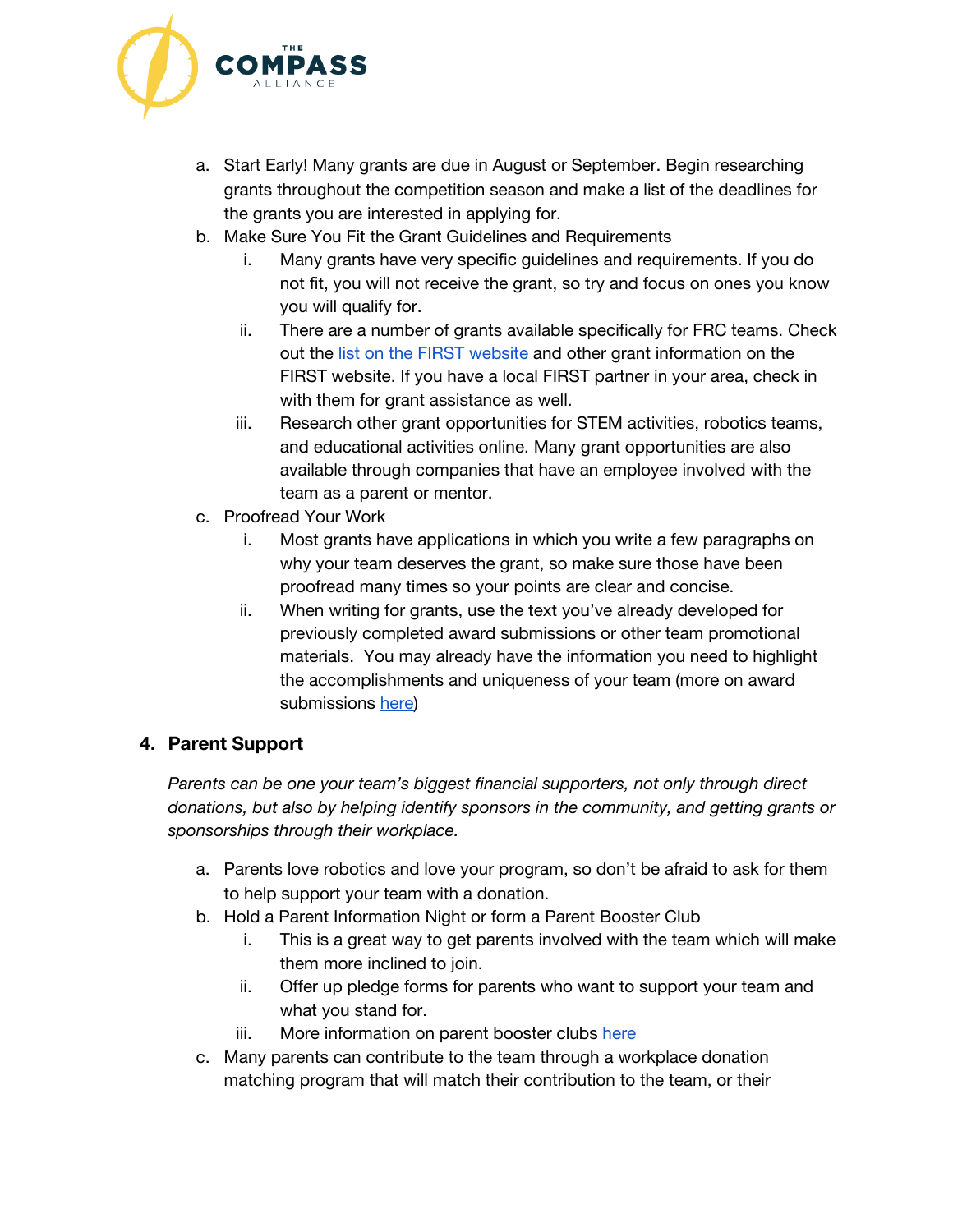

company may have grants or sponsorships available for programs that students of employees are involved in.

d. Parents may also know of companies or organizations in your area that could be potential sponsors, and they may have personal connections to help make contacts with those companies.

## **5. Sponsorships**

*Sponsorships are really a two-way street: the support sponsors provide is a big benefit to your team, but it also helps them be seen as a contributor to activities in their community that are in line with their own goals. Be sure that when you communicate with sponsors, they understand how their goals and yours align, and how a sponsorship benefits you both. You want your sponsors to feel that they are a real partner with your team and a contributor to your success, both in competition and in supporting STEM education for students. Your team has a unique story to tell, and you should communicate that story when you reach out to potential sponsors.*

- a. Identify Potential Sponsors
	- i. Identify companies in your community or area that might be interested in sponsoring your team. Companies involved with STEM related activities are the best prospects since your team members could be their future employees or consumers of their product or service. Look for companies that have similar goals to your team.
	- ii. Some potential sponsors may include less obvious choices like realtors, who have an interest in having strong educational opportunities in the community that they can talk about with home buyers.
	- iii. Companies that sponsor other teams or activities in your community may not always be a good fit, or may already have too many requests for sponsorships.
- b. Involve Your Team
	- i. Everyone on your team should be a part of identifying and contacting sponsors. Assign two or more students to each sponsor to be responsible for contacting sponsors, following up on the opportunity, and keeping in touch with sponsors throughout the season.
- c. Contact Potential Sponsors
	- i. Identify who you will be contacting. Most of the time, you'll want to send it to your personal contact in the company, the CEO/owner of the company, or (if they have one) a Sponsorship Organizer.
	- ii. Include all necessary information: your name, your team name, what is FIRST, how long has your team been around, what your team does, what your team believes in, why this sponsor should sponsor you, and an explanation of what they will receive in return.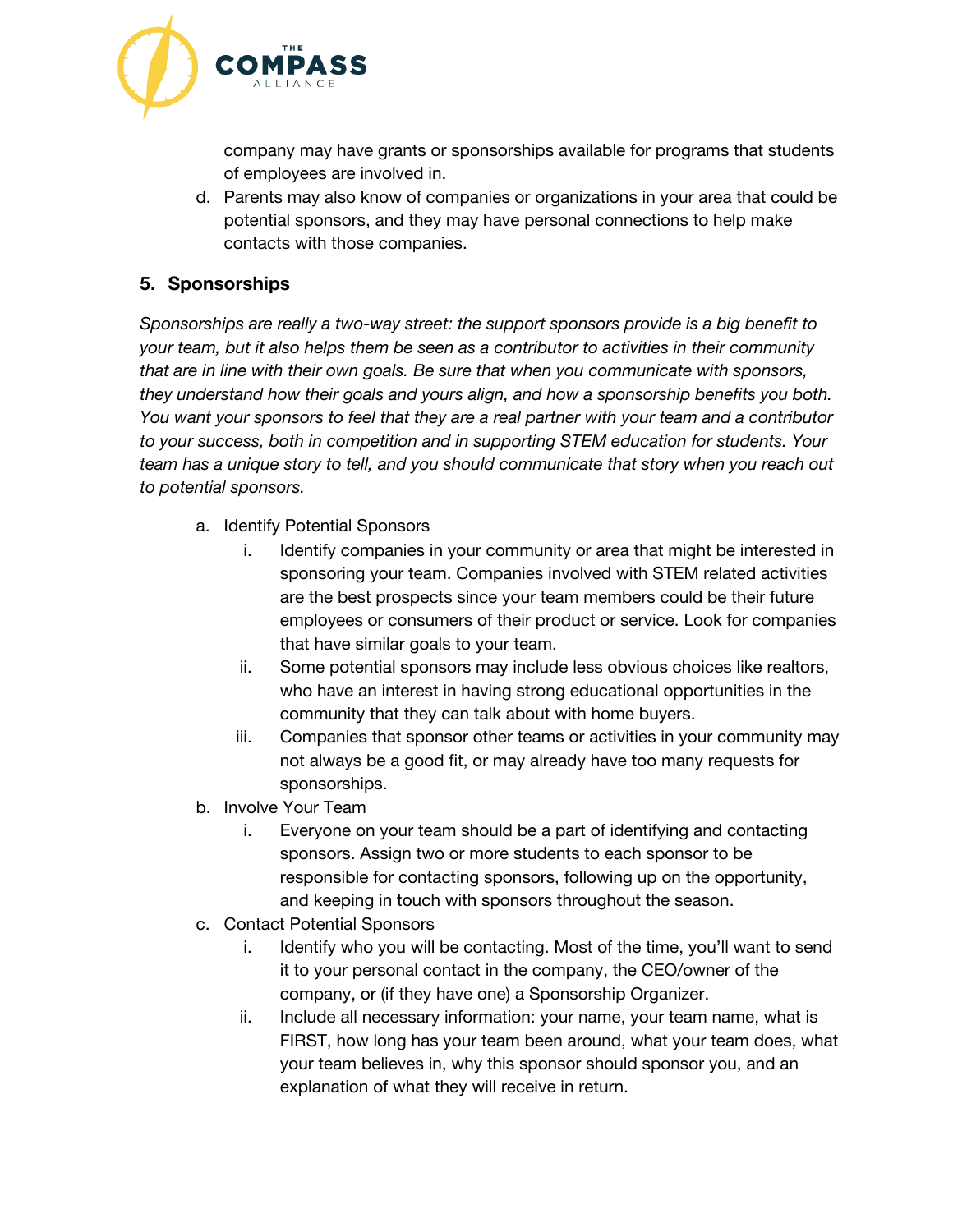

- 1. Some of this can be in your Sponsorship Information packet. You **should not** rehash your Packet and send it to your sponsor in an email.
- iii. Keep your message short and to the point. A long, complicated email message won't get read.
- iv. Attach a PDF of your Sponsorship Information Packet.
- v. Be extremely professional. Remember, professional does not necessarily mean stuffy and boring, but it does mean polite, well-worded, and gracious. Address your contact with "Ms." or "Mr.", sign off with your name, your team, and your position (if you have one), and check for grammar, spelling, punctuation, and clarity multiple times.
- vi. If they do not respond, write a follow-up email using the above guidelines, as they might have missed it.
- d. Follow-Up with a Personal Phone Call
	- i. This can be stressful, but is extremely important in pulling in sponsors to your program.
	- ii. Stay professional throughout the entire call, using a similar tone to your email.
	- iii. Unless they ask for detail, keep things short . It can be difficult to remember a lot of information when you've only heard it once, so be brief. If they want more detail, feel free to talk more about your team, but also offer to email them more information
	- iv. If they do not pick up, state your name, team name, a brief mention of who you are and what you want (e.g., "a high school robotics team calling in regards to a possible sponsorsorship with your company"), and list your contact information twice.
- e. Make a Presentation
	- i. Offer to bring your robot for a presentation at the sponsor's business, or to give a presentation to the company's decision makers about the team and FIRST robotics, including a robot demonstration. Once they see what you are doing, and hear from your team members, they are often more inclined to be a sponsor.
- f. Maintain a Relationship Throughout the Year
	- i. Engage with them on social media.
	- ii. Send team newsletters to keep them updated about your build season and competition season progress. This is an easy way for a company to stay connected and they can easily distribute the newsletter to their entire employee base.
	- iii. Schedule Robot Demos for Your Sponsors
		- 1. Robot reveal before bag and tag
		- 2. Take Your Child to Work Day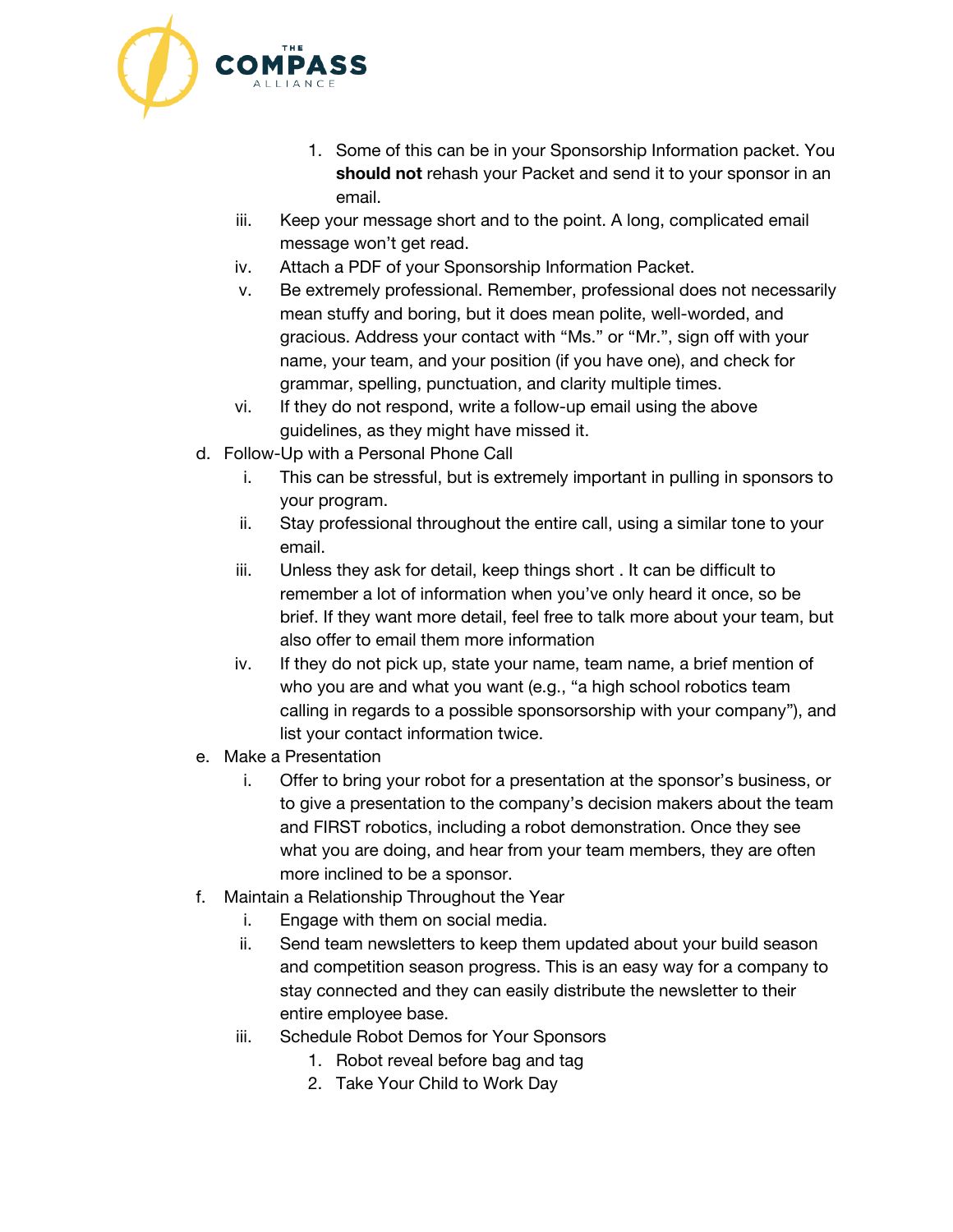

# **6. One-Time Fundraisers**

*These types of fundraisers can help build a team's profile in the community, but they can take a lot of time and effort for not a lot of financial results. Before proceeding with these fundraisers, be aware of how much effort you will spend for the return you expect. If you will be putting in a lot of time and effort into a program that won't yield significant results, it might be better to focus your efforts on gaining new sponsors.*

- a. Bake Sales
	- i. Bake sales are super fun and great for getting your name out there
	- ii. Make sure you have enough time to plan and bake for the sale
	- iii. Great way to get families/parents involved
	- iv. Can be a part of other school or community events
- b. Apparel Sales
	- i. Consider an online store to sell team apparel
		- 1. [Bonfirefunds](https://www.bonfirefunds.com/)
		- 2. [Custom](https://www.customink.com/fundraising) Ink
- c. Pasta Dinners
	- i. Holding a Pasta Feed is an awesome way to connect to your community
	- ii. Make sure you have enough time and money to make the food for your guests
	- iii. Another great way to get parents involved in fundraising
- d. Crowdfunding
	- i. Sites such as [GoFundMe,](https://www.gofundme.com/) [DonorsChoose](https://www.donorschoose.org/teachers), [Razoo](https://www.razoo.com/), and many others offer a platform to raise money for your team or for specific projects (such as a purchasing a 3D printer, supporting a trip to Champs, or providing scholarships for individual students)
	- ii. Make sure you really spread the word you can ask other local teams or well-known organizations in the area to post about it on their social media platforms and/or put flyers up advertising your funding campaign.
	- iii. These are a relatively low effort activity that can yield a good return.

#### **Forging New Paths: Plan For the Future**

*Here are some additional ways you can enhance your fundraising activities. These are larger ideas that take some long term planning, but can have lasting positive effects for your team.*

- 1. Develop a Media Strategy
	- a. Get your team name out in the community so that everyone knows about your team and what you do.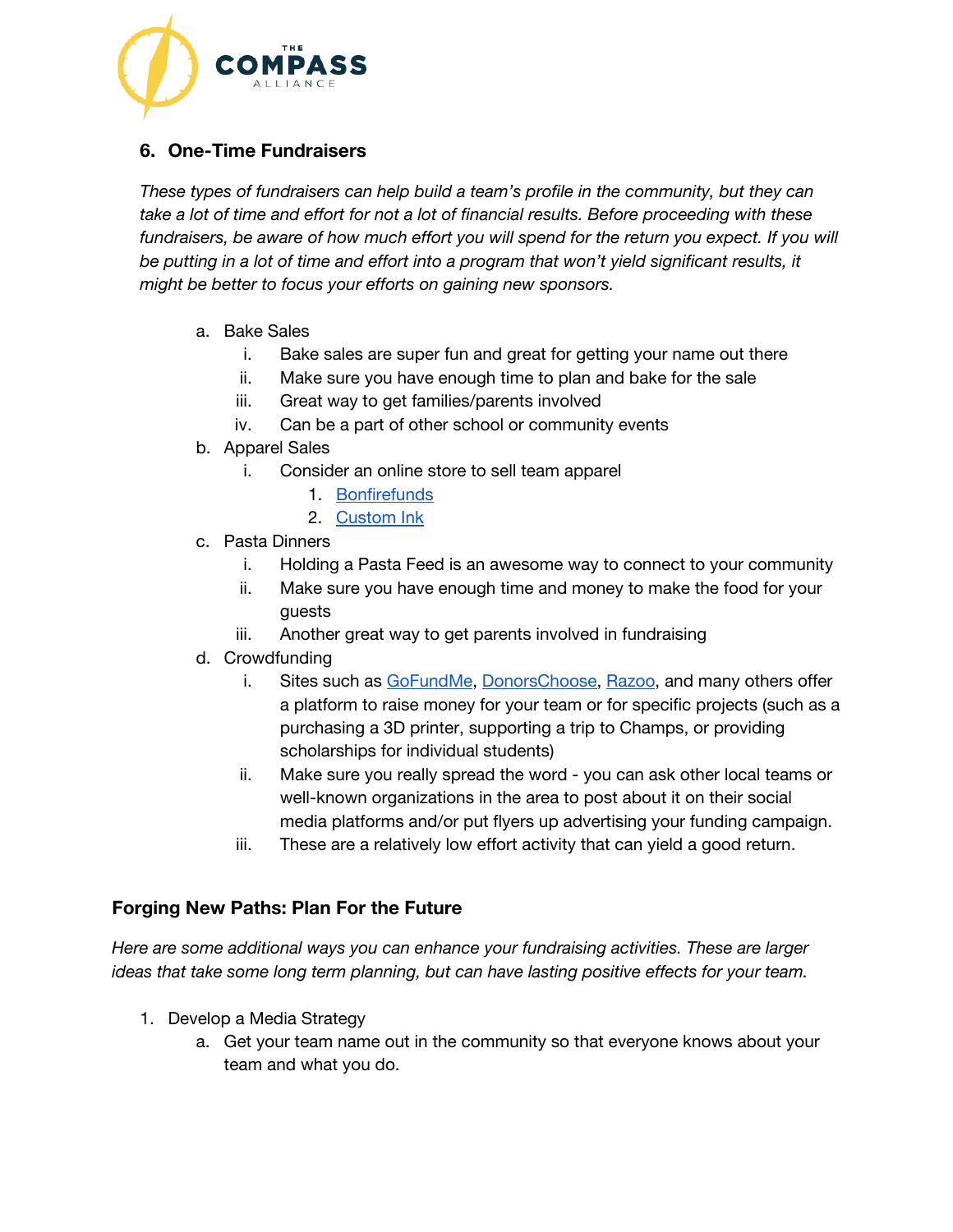

- b. Make presentations to community and business organizations, like Rotary or the Chamber of Commerce, to help connect you to potential sponsors.
- c. Establish a relationship with your local newspaper to get regular articles about your team in the paper. In every article, be sure to acknowledge your major sponsors.
- d. Use your social media to promote your team activities and to highlight your sponsors. Thanking your sponsors on social media can be a great way for them to get more recognition and expand your outreach through their social media platforms.
- 2. Create a Non-Profit Organization for Your Team
	- a. Learn about the benefits and process of becoming a 501(c)(3) on the FIRST website [here.](https://www.firstinspires.org/sites/default/files/uploads/resource_library/fundraising-toolkit/section-6-501c3-pros-cons-and-alternatives-final.pdf)
	- b. Creating a non-profit allows your team to provide tax benefits to your donors, and allows more control over your own funds.
	- c. The process of establishing a registered 501(c)(3) non-profit organization can take from 6 to 12 months to complete, and involves filling out a number of forms for state and federal agencies.
	- d. Resources for establishing a non-profit can include meeting with other non-profits in your area to see what they did and to get examples of things like their bylaws and policies, meeting with local legal or accounting professionals that may be willing to donate time to helping out, or the *How to Form a Nonprofit Corporation* guide by Nolo Press.
	- e. A team non-profit will also take a substantial commitment from team parents or other adults in the community to help run and sustain the organization, including annual tax reporting.
- 3. Create Long-Term Sponsor Partnerships
	- a. You can go beyond yearly sponsorships with companies and create a long-term, multi-year partnership.
	- b. Work with companies that are willing to make a significant investment in your team and create an agreement to sponsor the team for 3 to 5 years at a time. This type of sponsorship can be supported by a unique type of recognition, like their name on your shop, your trailer, or on an outreach program.
		- i. Consider incorporating a company's product into your team's FIRST experience where applicable. Use their product on your robot or incorporate it into the shop, if possible.
	- c. Multi-year sponsorships help provide funding stability by knowing that you have a guaranteed source of income from year to year.
- 4. Fundraise for Outreach Programs and Other Teams
	- a. In addition to supporting your own team expenses, consider fundraising for special outreach programs or to support other teams in your region. If your team has the resources to raise additional money, there may be teams that could benefit from your experience and expertise.